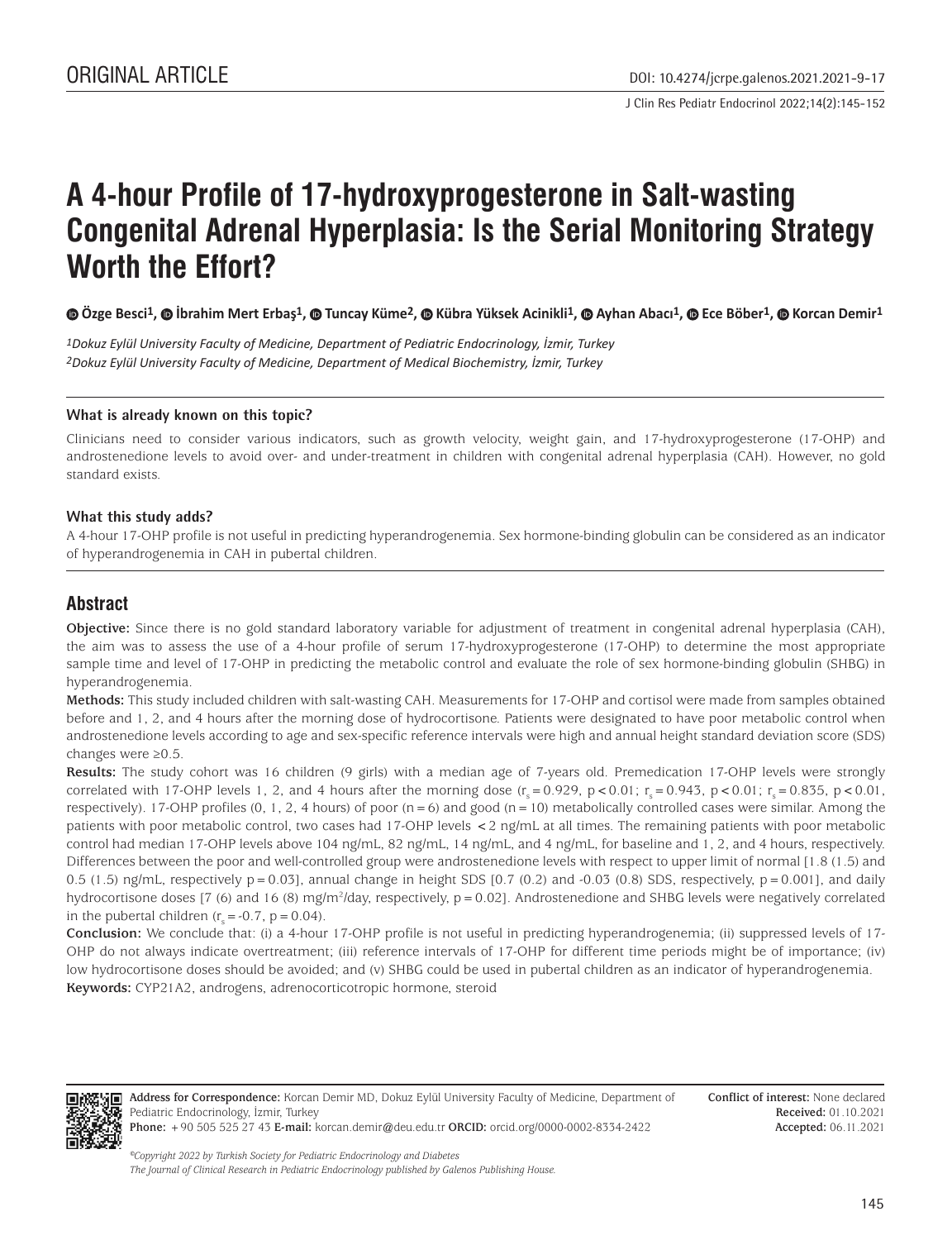# **Introduction**

Congenital adrenal hyperplasia (CAH) is an autosomal recessively inherited group of disorders characterized by cortisol deficiency (1,2,3,4). Neonatal screening programs report the incidence of CAH to be around 1:14,000 to 1:18,000 worldwide, and as of 2018, the approximate incidence is 1:15,000 in Turkey (3,5). CAH often develops due to pathogenic variants in the *CYP21A2* gene encoding the 21-hydroxylase enzyme. Impairment of cortisol synthesis, with or without aldosterone deficiency, causes increased secretion of adrenocorticotropic hormone with subsequent accumulation of androgen precursors (1,2).

Hydrocortisone, the mainstay of treatment, needs to be adjusted to suppress the accumulation of adrenal androgens while avoiding overtreatment and cushingoid side effects (6). 17-hydroxyprogesterone (17-OHP), androstenedione, 21-deoxycortisol, 11-oxysteroids, plasma renin activity, bone age, and height velocity are among the various indicators which are evaluated in disease control (2,3). Age and sex-specific reference ranges are accepted as targets for androstenedione (2). As for 17-OHP, another traditional marker for disease control, other than avoiding complete suppression, a consensus regarding the optimal sampling timing or reference ranges has not been made. In addition, factors limiting the accuracy of the test, such as prematurity, sickness, stress or methods of measurements also add ambiguity to the interpretation of results (2). Various strategies on sampling time including early in the morning or later in the evening, 3-4 hours after the morning dose, and even 24-hour monitoring have been suggested and assessed with other laboratory markers in the literature (6,7,8,9,10,11). Progesterone, sex hormone binding globulin (SHBG) and several other backdoor pathway metabolites measured in urine were also suggested as possible novel biomarkers (9,12). In the present study, we evaluated the efficacy of a laboratory marker, using a previously unassessed definition of metabolic control: a clinical indicator, change in height standard deviation score (SDS) over a year [annual delta height SDS (Δh SDS)] combined with a traditional laboratory marker (androstenedione). We aimed to assess the use of a 4-hour profile of serum 17-OHP to determine the most appropriate sample time and level of 17-OHP in predicting metabolic control, and evaluate the role of SHBG in response to hyperandrogenemia in terms of both clinical and laboratory parameters.

## **Methods**

## **Patients**

We designed a cross-sectional study with pediatric CAH patients who were followed in our pediatric endocrinology

department between 2003-2021. Among 20 patients with classical CAH, aged between 2-17 years of age, one patient with inflammatory bowel disease, one receiving dexamethasone, and two patients with simple virilizing forms of CAH were excluded.

#### **Methods**

Clinical records of the patients over the last 1-year period were retrospectively collected. All patients with the saltwasting form were diagnosed from the neonatal period, and regularly followed up in a single center. Patients had been evaluated every three months regularly, auxological measurements were obtained at each visit, and treatment adherence was encouraged by a phone call one month before the scheduled visit for the study. All patients received fludrocortisone replacement with a daily dose of 0.1 mg/d. None of the subjects had hypo- or hyperthyroidism, or hyperinsulinemia. The data collected regarding anthropometric characteristics included: age (years); sex; height [measured with a sensitivity of 0.1 cm, using a Harpenden stadiometer for those who could stand or crown-heel length was measured using a portable infantometer (Seca 417, Hamburg, Germany) for those who could not stand (cm)]; weight [measured using a scale with a sensitivity of 0.1 kg (Seca, Hamburg, Germany), (kg)]; body mass index (BMI) (kg/m<sup>2</sup>); the respective SDSs [calculated with an online calculator for pediatric endocrinologists according to Turkish standards (13)]; height gain (Δh SDS), change in height SDS calculated by final height SDS minus height SDS measured 1-year earlier]; predicted adult height [SDS, calculated according to the Roche-Wainer-Thissen method (14)]; target height [SDS (mother's height + father's height)/2 $\pm$  6.5]; and pubertal staging [evaluated according to Tanner and Whitehouse (15)]. Short stature was defined when height was <-2 SDS and obesity was defined if the BMI was ≥95<sup>th</sup> percentile for age and gender-specific reference ranges (13,16,17). Left hand and wrist radiographs of the patients were assessed using the Greulich-Pyle radiographic atlas and the SDSs were calculated using the tables of the atlas (18). Average hydrocortisone dose for the last six months, as well as current doses, were recorded.

Blood samples were obtained between 07.00 and 08.00 a.m., after an overnight fast, before morning doses of hydrocortisone and fludrocortisone. Serum levels of 17- OHP (ng/mL), cortisol (mcg/dL), androstenedione (ng/ mL), sodium (mmol/L), potassium (mmol/L), glucose (mg/dL), SHBG (nmol/L), free T4 (ng/dL), TSH (mIU/L), and insulin (mU/L) were taken. Samples for 17-OHP and cortisol were also obtained 1, 2, and 4 hours after the morning dose. 17-OHP and cortisol were measured using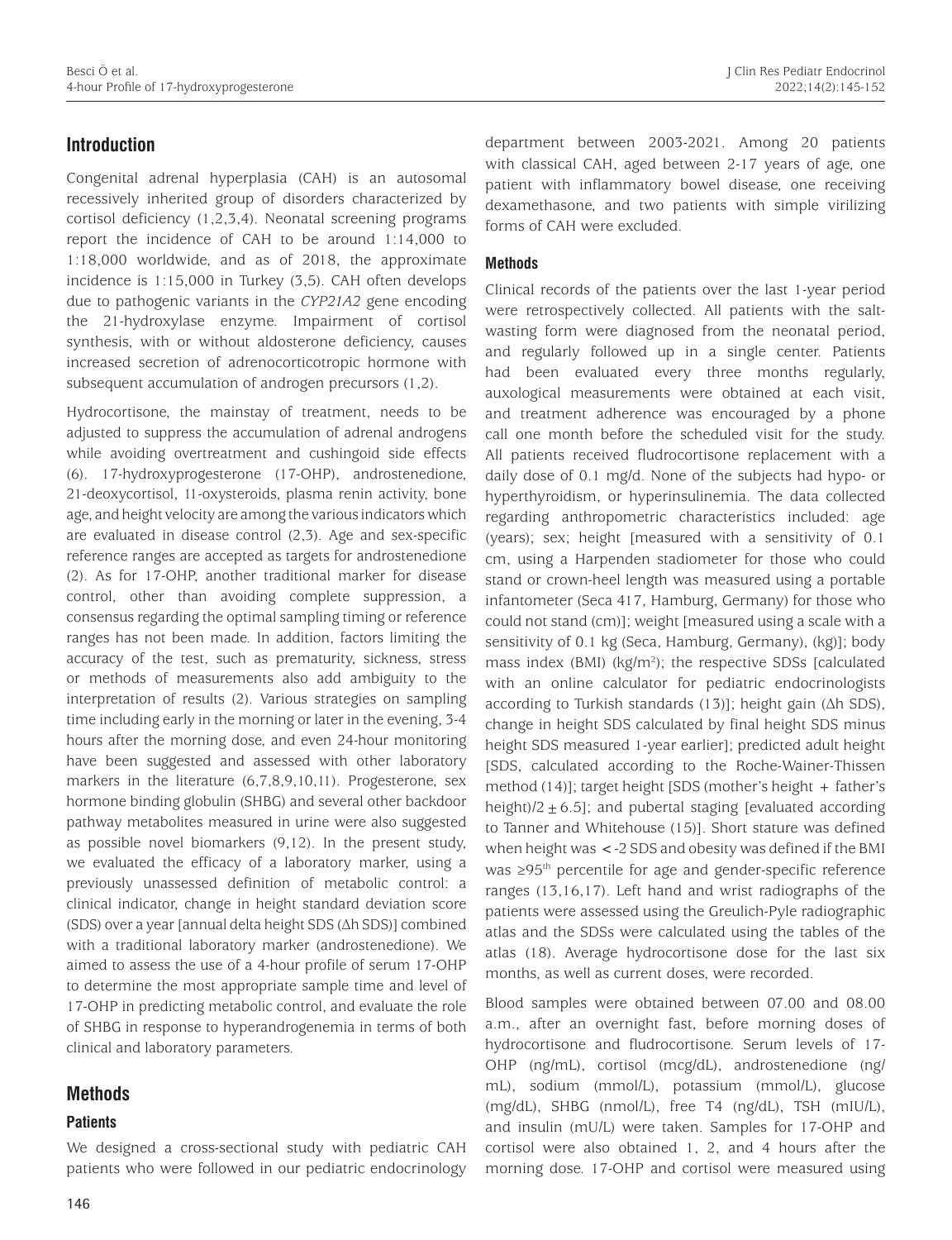a commercial kit (catalog no LC72315, Euroka, Italy) with liquid chromatography-tandem/mass spectrometry (LC/MS) by an MS device (Shimadzu triple quadrupole, LC/MS-MS 8030, Japan). Androstenedione and SHBG were analyzed by Immulite 2000 systems (Siemens Inc, Germany). Age and sex-specific reference intervals (Immulite 2000 systems) of androstenedione (19,20) and SHBG (20) are provided in Supplementary Table 1.

Subjects were evaluated for hyperandrogenic state according to age- and sex-specific androstenedione levels (19) and annual change in height SDS ( $\geq$ 0.5 & < 0.5) (21). Bone age was not considered as a criterion because advancements may be related to exposure to hyperandrogenic state at some point since the time of diagnosis.

Institutional approval was granted by the Ethics Committee of Dokuz Eylül University Faculty of Medicine (ethics approval number: 2021/16-25, date: 27.05.2021). When applicable, both patients and parents were required to sign the informed consent form to participate in the study.

### **Statistical Analyses**

Statistical analyses were performed using the Statistical Package for the Social Sciences application for Windows, version 24.0 (IBM Inc., Armonk, NY, USA). Data were tested for normality using the Kolmogorov-Smirnov and Shapiro-Wilk tests. The data did not comply with normal distribution. Descriptive results were presented as median (interquartile range) (IQR) or as median (minimum-maximum) according to the distribution of the variables. Comparisons among groups of good and poor control were made using the Mann-Whitney U test for numeric variables and  $x^2$ -test or Fisher's exact test for categorical variables. Correlations were analyzed with Spearman correlation analysis. A p value of <0.05 was considered statistically significant.

## **Results**

A total of 16 children [9 girls, 7 boys; median age 7 (7) years] with salt-wasting CAH due to 21-hydroxylase deficiency, all followed-up since the neonatal period, were included in the study. Median (IQR) values of chronological age, height, BMI, MPH, PAH SDSs were 7.1 (7), 0.3 (1.8), 1.1 (1.7), -0.6 (1.1), and -0.4 (1.7) respectively. Average hydrocortisone dose was 12 (11) mg/m2 /d. Clinical and laboratory data of each patient are presented in Table 1.

The serum levels of 17-OHP and cortisol of all patients over 4 hours are shown in Figure 1. Median (IQR) 17-OHP levels for baseline, 1, 2, and 4-hours after the medication were 22

|              | Table 1. Auxological and laboratory data of the patients |             |                |                  |                      |                          |                          |                          |                  |                           |                    |        |        |        |            |       |
|--------------|----------------------------------------------------------|-------------|----------------|------------------|----------------------|--------------------------|--------------------------|--------------------------|------------------|---------------------------|--------------------|--------|--------|--------|------------|-------|
| Pt<br>no.    | <b>Sex</b>                                               | Age,<br>yrs | HC.            | Tanner<br>stages | Height<br><b>SDS</b> | <b>BMI</b><br><b>SDS</b> | <b>MPH</b><br><b>SDS</b> | <b>PAH</b><br><b>SDS</b> | Δh<br><b>SDS</b> | Bone<br>age<br><b>SDS</b> | $17$ -OHP, $ng/mL$ |        |        |        | A4/ULN     | SHBG/ |
|              |                                                          |             |                |                  |                      |                          |                          |                          |                  |                           | <b>Baseline</b>    | 1-hour | 2-hour | 4-hour | <b>ULN</b> |       |
| $\mathbf{1}$ | M                                                        | 16.9        | 19             | 5                | $-0.34$              | $-0.19$                  | $-0.68$                  | $-1.10$                  | $-0.42$          | 2.6                       | 0.14               | 0.05   | 0.14   | 0.3    | 0.3        | 0.9   |
| 2            | M                                                        | 10.2        | 20             | 3                | 1.35                 | 1.67                     | $-0.36$                  | 0.37                     | 0.17             | 3.9                       | 0.54               | 0.87   | 0.22   | 8.96   | 0.3        | 0.3   |
| 3            | M                                                        | 3.3         | 24             |                  | $-0.24$              | 3.36                     | $-0.90$                  | $-0.13$                  | 0.10             | 6.5                       | 0.21               | 0.57   | 0.3    | 0.1    | 0.1        | 0.4   |
| 4            | F                                                        | 10.2        | 11             | 3                | 0.28                 | $-0.02$                  | $-1.29$                  | $-0.87$                  | $-0.34$          | 2                         | 26.15              | 17.15  | 21.58  | 22.24  | 0.9        | 0.7   |
| 5            | F                                                        | 7.4         | 19             |                  | 0.34                 | $-0.58$                  | $-0.61$                  | $-0.21$                  | 0.40             | 3.1                       | 6.7                | 1.61   | 1.09   | 0.61   | 0.1        | 0.5   |
| 6            | M                                                        | 6           | 16             |                  | 1.13                 | 1.01                     | 0.21                     | 1.47                     | 0.45             | 6.8                       | 41.43              | 30.2   | 7.14   | 3.35   | 0.7        | 0.6   |
| $\tau$       | M                                                        | 3.4         | 6              |                  | $-0.24$              | 0.94                     | 0.21                     | 0.72                     | 0.47             | $\mathbf{1}$              | 29.65              | 5.49   | 2.51   | 1.3    | 0.1        | 1.0   |
| 8            | F                                                        | 13.4        | 15             | $\overline{4}$   | $-2.15$              | 2.96                     | $-2.31$                  | $-3.28$                  | $-0.70$          | 2.4                       | 5.07               | 4.10   | 2.2    | 1.39   | 1.3        | 0.1   |
| 9            | F                                                        | 9.4         | 11             | $\overline{4}$   | 1.58                 | 1.58                     | $-2.06$                  | $-1.03$                  | $-0.31$          | 3.4                       | 38.86              | 23.76  | 9.03   | 18.31  | 2.6        | 0.2   |
| 10           | F                                                        | 10.4        | 15             | $\overline{4}$   | 1.80                 | 1.20                     | $-0.27$                  | $-0.56$                  | 0.8              | 3.4                       | 134.56             | 91.30  | 92.26  | 77.35  | 2.8        | 0.02  |
| 11           | F                                                        | 13.6        | 12             | 5                | $-1.22$              | 1.89                     | $-1.04$                  | $-2.44$                  | $-0.16$          | 1.8                       | 18.4               | 0.27   | 1.16   | 1.38   | 2.3        | 0.3   |
| 12           | F                                                        | 6.9         | 11             | 2                | 1.20                 | $-1.30$                  | $-0.60$                  | 0.40                     | 0.78             | 3.2                       | 0.35               | 0.46   | 0.69   | 0.39   | 1.9        | 0.01  |
| 13           | M                                                        | 2.3         | 6              |                  | $-0.74$              | 1.19                     | $-1.98$                  | $-0.90$                  | 0.56             | 1.3                       | 135.6              | 98.17  | 94.13  | 124.19 | 1.6        | 0.7   |
| 14           | M                                                        | 2.8         | $\overline{7}$ |                  | 0.39                 | $-0.02$                  | $-0.68$                  | 1.53                     | 0.50             | 6.9                       | 104.65             | 82.41  | 14.11  | 4.27   | 1.2        |       |
| 15           | F                                                        | 5.9         | 6              |                  | 0.85                 | 1.30                     | 0.15                     | 2.21                     | 0.77             | 1.8                       | 225.72             | 199.48 | 165.15 | 160.21 | 2.6        | 1.2   |
| 16           | F                                                        | 2.8         | 8              |                  | $-2.24$              | 0.68                     | $-1.46$                  | $-2.06$                  | 0.70             | 0.8                       | 0.83               | 1.05   | 0.31   | 0.49   | 1.1        | 1.2   |

Data are presented as numbers. Rows highlighted in grey indicate patients with poor control.

Pt no: patient number, F: female, M: male, yrs: years, SDS: standard deviation score, BMI: body mass index, PAH: predicted adult height, Δh SDS: annual change in height SDS (current height SDS-height SDS measured 1-year earlier). MPH: midparental height, HC: average hydrocortisone dose in the last 6-months (mg/m<sup>2</sup>/day), SHBG: sexhormone binding globulin. A4: androstenedione, 17-OHP: 17-hydroxyprogesterone, ULN: upper limit of normal. Normal ranges for 17-OHP, <2 ng/mL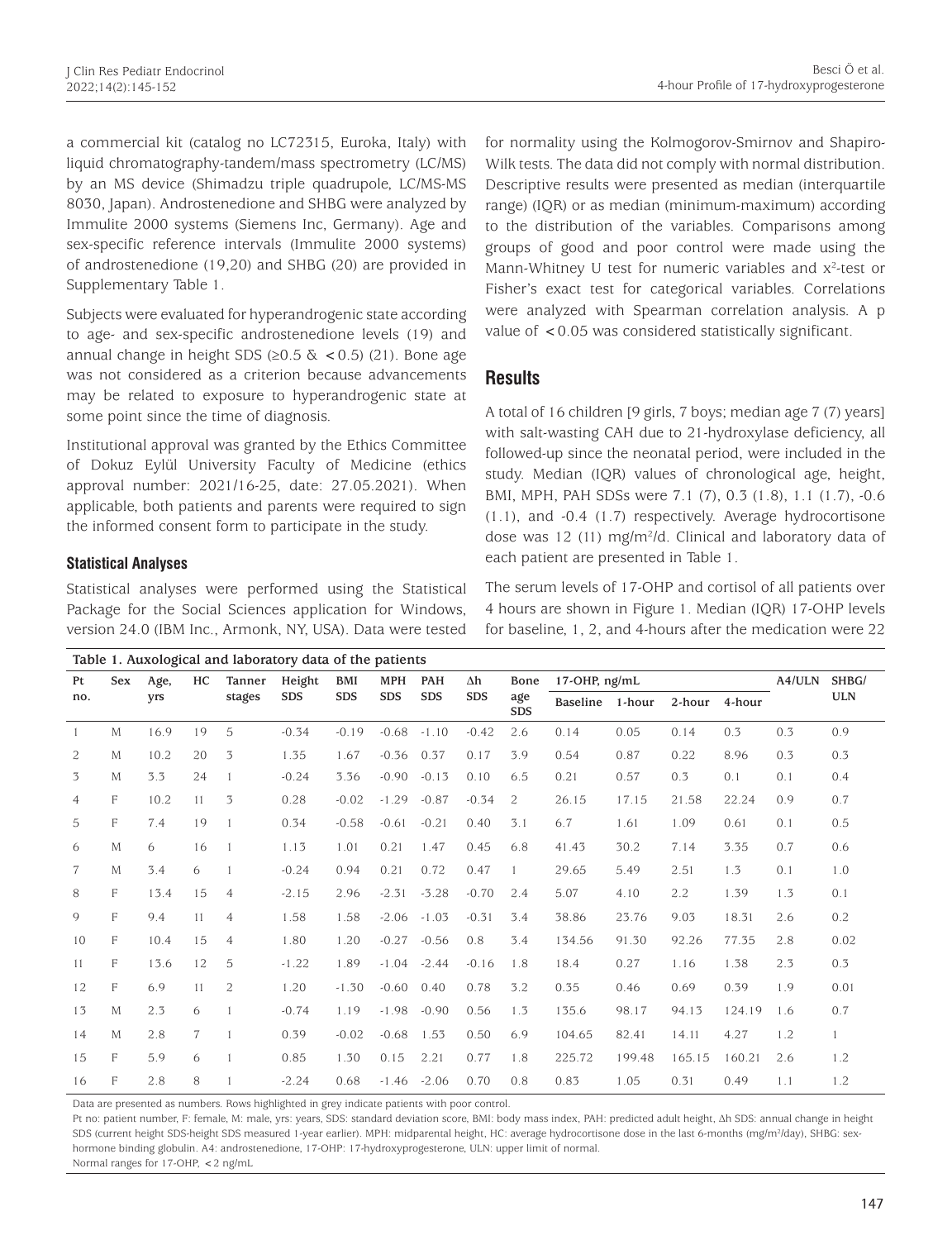(88), 5 (69), 2 (19), and 2 (21) ng/mL, respectively. Median (IQR) cortisol levels for baseline, 1, 2, and 4-hours after the medication were 0.9 (1), 29 (16), 15 (25), and 9 (11) mcg/dL respectively. Median androstenedione level with respect to upper limits of normal was 1.1 (2).

Premedication 17-OHP levels were strongly correlated with levels measured 1, 2, and 4-hours after the morning dose  $(r<sub>s</sub> = 0.929, p < 0.01; r<sub>s</sub> = 0.944, p < 0.01; r<sub>s</sub> = 0.835,$ p<0.01, respectively). There was no correlation between the hydrocortisone dose and the reduction rate of 17-OHP  $(r<sub>s</sub> = -0.1, p = 0.5).$ 

With respect to indicators of hyperandrogenemia, nine patients had increased androstenedione levels, while growth was accelerated in six of them; and 17-OHP levels were over 10 ng/mL in seven, six, four, and four of these subjects at baseline, 1, 2, and 4 hours after, respectively. Among four patients with 17-OHP levels over 10 ng/mL at all consecutive measures, androstenedione levels were increased in three, and those who grew fast were also these three patients.

The groups of good and poor control based on the indicators of hyperandrogenemia are presented in Table 2. The 17-OHP profiles  $(0, 1, 2, 4)$  hours) of good  $(n=10)$  and poor  $(n=6)$ metabolically controlled cases were similar  $(p=0.1, p=0.08,$ 



**Figure 1.** 17-hydroxyprogesterone (ng/mL) and cortisol (mcg/ dL) concentrations after hydrocortisone dose in 16 patients over 4-hours are presented in (a) and (b)

 $p=0.1$ , and  $p=0.2$ , respectively). Among the patients with poor metabolic control, two (33%) had 17-OHP levels <2 ng/mL at all of the time points. When these two cases were excluded, those with 17-OHP levels measured above 104 ng/mL, 82 ng/mL, 14 ng/mL, and 4 ng/mL measured at 0, 1, 2, and 4 hours, respectively had poor metabolic control. In the poor control group, higher androstenedione levels [with respect to upper limit of normal, 1.8 (1.5) and 0.5 (1.5), respectively, p=0.03], higher annual change in height SDS  $[0.7 (0.2)$  and  $-0.03 (0.8)$  SDS, respectively,  $p = 0.001$ ], and lower daily hydrocortisone doses [7 (6) and 16 (8) mg/m<sup>2</sup>/ day, respectively,  $p = 0.02$ ] were observed.

When subjects were further divided according to their pubertal status and metabolic control was defined accordingly [poor vs good control, median (minimummaximum)], annual change in height SDS was significantly higher in both prepubertal  $(n=7)$  and pubertal  $(n=8)$ children with poor control [prepubertal, 0.6 (0.5-0.8) vs 0.5 (0.1-0.5), p=0.03; and pubertal 0.8 (0.78-0.8) vs -0.3 (-0.7-  $(0.4)$ ,  $p = 0.04$ ). Androstenedione levels with respect to upper limit of normal were increased only in the prepubertal group with poor control  $(0.1 \t(0.1-0.7)$  vs 1.4  $(1.1-2.6)$ , p = 0.03), whereas SHBG levels with respect to upper limit of normal was significantly decreased in the pubertal children with poor control  $(0.02 \ (0.01-0.02)$  vs  $0.3 \ (0.1-0.9)$ ,  $p = 0.04$ ). Androstenedione and SHBG levels with respect to upper limits of normal were negatively correlated in the pubertal children  $(r_s = -0.7, p = 0.04)$  but there was no correlation in the prepubertal group  $(r<sub>s</sub> = 0.5, p = 0.2)$ .

## **Discussion**

This is the first study investigating the 4-hour serum profile of 17-OHP and the use of SHBG as a monitoring parameter in the context of changes in growth over a 1-year period in patients classical CAH. Several studies (7,9,22,23) evaluated the pharmacokinetic and pharmacodynamic actions of hydrocortisone. The utility of SHBG in CAH was explored with respect to other laboratory markers, such as 17-OHP which is already subject to debate in terms of reference ranges and sampling time (12). In contrast to these studies, we introduced another definition of metabolic control; in terms of a clinical indicator (annual change in height SDS) combined with a traditional laboratory marker (androstenedione) to evaluate other laboratory markers. There is a need for novel approaches since the interpretation of traditional disease markers can be challenging (2,7,9,24).

Previous studies suggested that single blood measurement of 17-OHP can be misleading, instead recommended serial samples, especially for cases of inadequate control (6,8).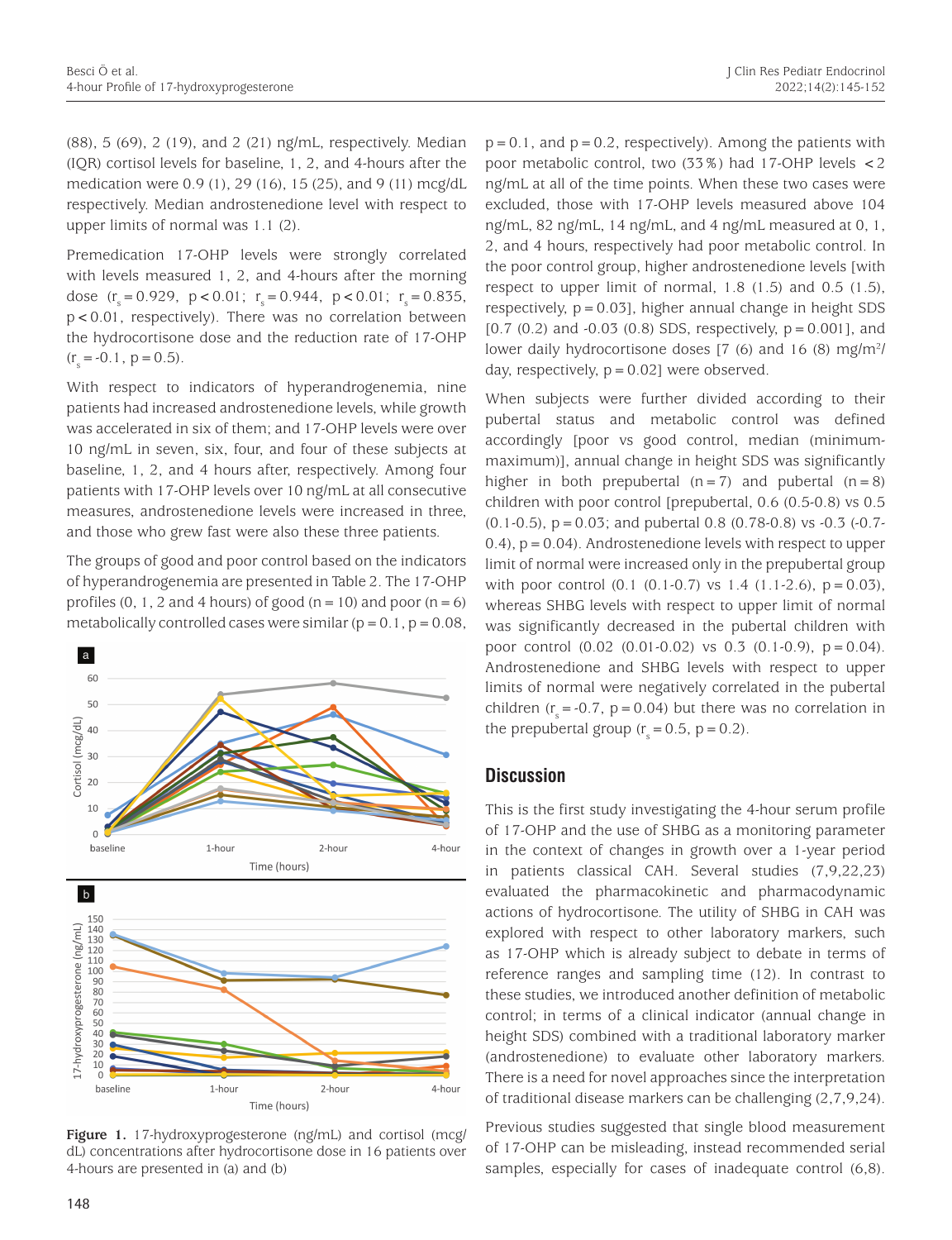Performing a 24-hour profile study for traditional markers, as recommended by Hindmarsh and Geertsma (11), would be ideal, but requires in-patient stay, increases infection risk, and may not be possible in most centers. Hence, we obtained a 4-hour profile and evaluated the laboratory results accordingly. In our study, median baseline 17-OHP concentrations were higher than the samples obtained after hydrocortisone administration. Even though serial monitored levels of 17-OHP were divergent for each patient, concentrations measured at different time points strongly correlated with the baseline values. Higher values obtained at any time point, most likely indicated that the other measurements were higher as well. On

the other hand, treatment decisions based solely on the baseline measurements of 17-OHP would falsely result in overtreatment in more than half of the subjects, since either androstenedione and/or consecutive 17-OHP levels were in normal ranges for most of these patients. It is also noteworthy that Bizzarri et al (25) reported similar 17- OHP levels, mean height velocity, and androstenedione concentrations between groups of which adequacy of hydrocortisone therapy was adjusted according to samples taken prior to morning dose and 2-3 hours after the morning dose. Acknowledging these exceptions, excluding measurements taken before medication, irrespective of the sampling time, any single high value of 17-OHP may be

| Table 2. Comparison of clinical characteristics and laboratory measurements between good and poor control groups |                         |                         |                        |  |  |  |  |  |  |
|------------------------------------------------------------------------------------------------------------------|-------------------------|-------------------------|------------------------|--|--|--|--|--|--|
|                                                                                                                  | Good control $(n = 10)$ | Poor control* $(n = 6)$ | p value                |  |  |  |  |  |  |
| Age, years                                                                                                       | 9.8 [8]                 | $4.3$ [5.2]             | 0.06                   |  |  |  |  |  |  |
| Height SDS                                                                                                       | $0.02$ [1.8]            | $0.6$ [ $2.5$ ]         | 0.6                    |  |  |  |  |  |  |
| <b>BMI SDS</b>                                                                                                   | $1.3$ [2.2]             | $0.9$ [1.6]             | 0.3                    |  |  |  |  |  |  |
| MPH SDS                                                                                                          | $-0.8$ [1.3]            | $-0.6$ [1.4]            | 0.8                    |  |  |  |  |  |  |
| Bone age SDS                                                                                                     | $2.9$ [ $2.7$ ]         | $2.5$ [3.1]             | 0.5                    |  |  |  |  |  |  |
| Patients with advanced bone age, n (%)                                                                           | 8 (80%)                 | $3(50\%)$               | $0.3^{i}$              |  |  |  |  |  |  |
| PAH SDS                                                                                                          | $-0.5$ [1.9]            | $-0.08$ [2.9]           | 0.3                    |  |  |  |  |  |  |
| Corrected height SDS                                                                                             | $-0.5$ [1.4]            | $-1$ [2.5]              | 0.2                    |  |  |  |  |  |  |
| Annual delta height SDS                                                                                          | $-0.03$ [0.8]           | $0.7$ [0.2]             | 0.001                  |  |  |  |  |  |  |
| Number of fast growing patients                                                                                  | $0(0\%)$                | $6(100\%)$              | $< 0.001$ <sup>i</sup> |  |  |  |  |  |  |
| 17-OHP (ng/mL)                                                                                                   |                         |                         |                        |  |  |  |  |  |  |
| Patients with increased 17-OHP, n (%)                                                                            | 3 (30%)                 | $6(100\%)$              | $0.5^{\mathrm{i}}$     |  |  |  |  |  |  |
| Baseline                                                                                                         | 13[31]                  | 120 [157]               | 0.1                    |  |  |  |  |  |  |
| 1-hour after morning dose                                                                                        | $2.8$ [18]              | 87 [123]                | 0.08                   |  |  |  |  |  |  |
| 2-hours after morning dose                                                                                       | 2[7]                    | 53 [111]                | 0.1                    |  |  |  |  |  |  |
| 4-hours after morning dose                                                                                       | $1.4$ [11]              | 41 [133]                | $0.2\,$                |  |  |  |  |  |  |
| Cortisol (mcg/dL)                                                                                                |                         |                         |                        |  |  |  |  |  |  |
| Baseline                                                                                                         | $0.7$ [1.7]             | 1 [0.5]                 | 0.4                    |  |  |  |  |  |  |
| 1-hour after the morning dose                                                                                    | 30 [12]                 | 18 [22]                 | 0.08                   |  |  |  |  |  |  |
| 2-hours after the morning dose                                                                                   | 23 [34]                 | 12 [10]                 | 0.1                    |  |  |  |  |  |  |
| 4-hours after the morning dose                                                                                   | 11 [16]                 | 8[6]                    | 0.7                    |  |  |  |  |  |  |
| A4 with respect to ULN                                                                                           | $0.5$ [1.5]             | $1.8$ [1.5]             | 0.03                   |  |  |  |  |  |  |
| Number of patients with increased androstenedione                                                                | $3(30\%)$               | $6(100\%)$              | $0.01^{i}$             |  |  |  |  |  |  |
| SHBG with respect to ULN                                                                                         | $0.5$ [0.5]             | $0.9$ [1.2]             | 0.4                    |  |  |  |  |  |  |
| Hydrocortisone dose (mg/m <sup>2</sup> )                                                                         |                         |                         |                        |  |  |  |  |  |  |
| 6 months average of daily dose                                                                                   | 16[8]                   | 7 [6]                   | 0.02                   |  |  |  |  |  |  |
| Current daily dose                                                                                               | $16.5$ [8.4]            | 7 [6]                   | 0.006                  |  |  |  |  |  |  |
| Current morning dose                                                                                             | 6.6 [4.6]               | 3.8 [3.7]               | 0.05                   |  |  |  |  |  |  |
| Current afternoon dose                                                                                           | 4.2 [2.5]               | 2[1.7]                  | 0.04                   |  |  |  |  |  |  |
| Current night dose                                                                                               | $4.2$ [2.4]             | $1.8$ [1.1]             | 0.02                   |  |  |  |  |  |  |

\*Poor control defined when androstenedione is high and delta height SDS ≥0.5. Data are presented as median (interquartile range) or n (%).

i Difference between groups were calculated by Mann-Whitney U test; and i Fisher's exact test. All statistical assessments were considered significant at p<0.05. IQR: interquartile range, SDS: standard deviation score, BMI: body mass index, PAH: predicted adult height, Δh SDS: annual change in height SDS (current height SDSheight SDS measured 1-year earlier), MPH: midparental height, HC: average hydrocortisone dose in the last 6-months. SHBG: sex-hormone binding globulin, ULN: upper limit of normal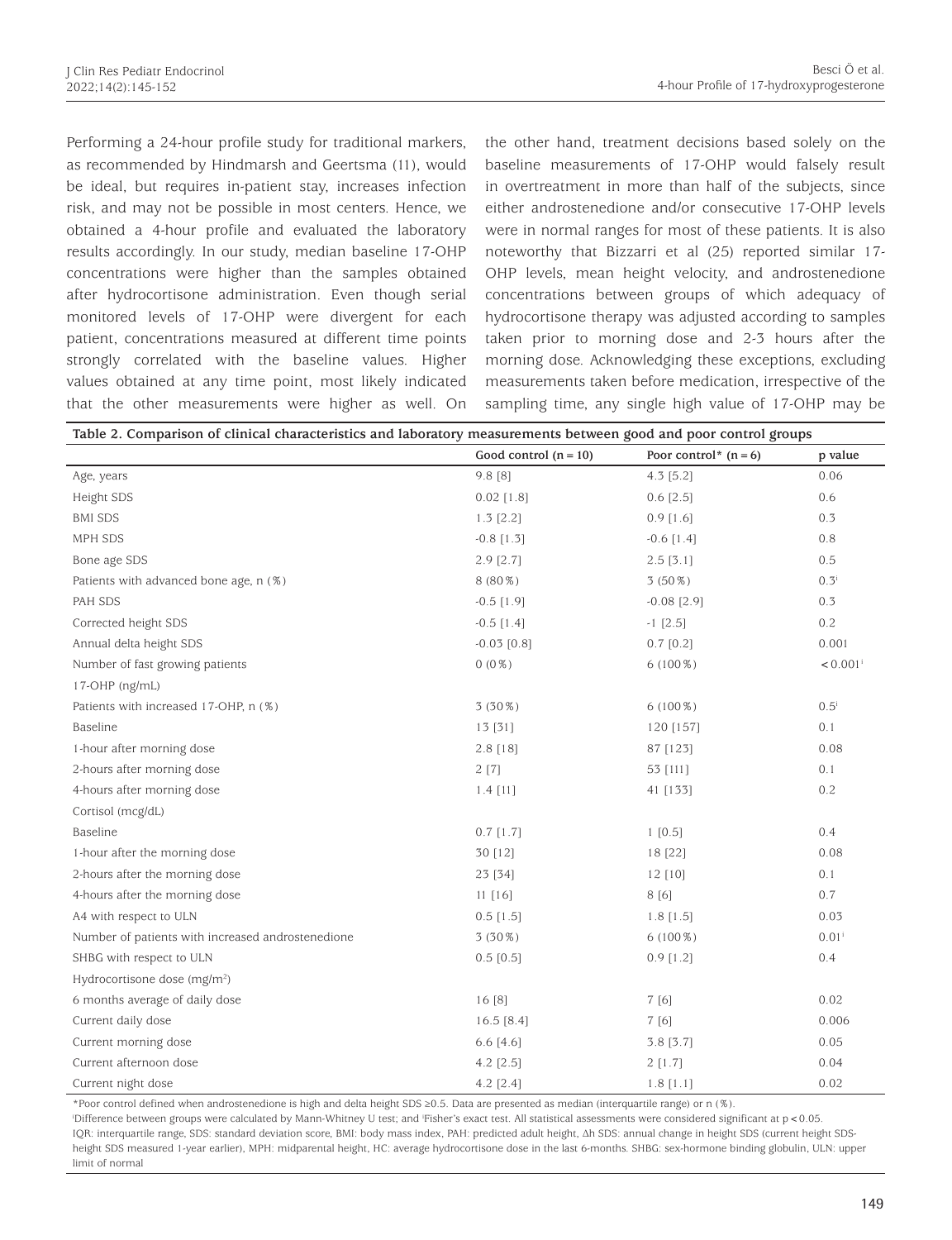equally informative, only when it is evaluated with other indicators of hyperandrogenemia.

The guidelines (2) do not provide specific reference intervals for 17-OHP but complete normalization is related to overtreatment. In line with a previous report by Sarafoglou et al (7), suppressed values of 17-OHP, do not always show overtreatment as were demonstrated by patients #8, #11, #12, and #16 in our study. One alternative approach could be defining age and sex specific SDSs or time specific normal ranges for 17-OHP, as suggested by Clausen et al (26) and Neumann et al (27), but standard norms for SDSs has not been established yet.

As a monitoring parameter in disease control, we also investigated the role of SHBG, which is associated with several conditions, such as hyperinsulinemia, hyperandrogenism, and hyperthyroidism (28,29,30,31). To our knowledge, only a single report by Zamrazilová et al (12), explored the significance of SHBG in CAH in a retrospective study, irrespective of long term clinical control status, but found no relation with respect to 17-OHP levels, which are already changeable. Similarly, when we stratified groups according to indicators of hyperandrogenemia, we also found no difference in SHBG levels between the two control groups. However, SHBG levels depend on factors such as age, gender, puberty, obesity, and diet (20,32,33). When patients were further grouped according to their pubertal status, there was an inverse relationship between SHBG and androgens in pubertal children, while in prepubertal children, regardless of their androgen levels, SHBG levels were either at or above reference ranges. Due to the regulation of the hypothalamopituitary axis, neuroendocrine control, and the effect of insulin resistance, SHBG levels physiologically decline at puberty (30,33,34). This decline is more evident in pubertal children in the presence of hyperandrogenemia. However, high levels of SHBG seen in prepubertal children might be indicative of an age-specific protective mechanism, since SHBG determines the fraction of circulating testosterone by decreasing the metabolic clearance of testosterone, suppressing the conversion of testosterone to androstenedione, and reducing androgen availability to target cells by decreasing circulating testosterone (33,35). Further, as reported by Wallace et al (36), the administration of glucocorticoids lowers SHBG values too. This suggests that under the influence of both androgens and steroids, SHBG could be used in pubertal children as an indicator of hyperandrogenemia or a monitor of treatment adherence. However, the exact role of SHBG in prepubertal children is an area of research.

The use of the lowest effective hydrocortisone regimen in CAH is recommended for optimal long-term growth trajectory (25,37). Even though, the recommended daily dose range is  $10-15$  mg/m<sup>2</sup> in CAH patients, a recent retrospective multicenter study which included 11 countries demonstrated that up to 57% of cases used doses below 10 mg/m2 /day, whilst 75% of patient visits were above these ranges (38). Similarly, our patients received hydrocortisone doses between 6-24 mg/m<sup>2</sup>/day. Although Pijnenburg-Kleizen et al (39) recommend higher hydrocortisone doses in early childhood, Bonfig et al (40) and Thilén et al (41) highlight the relative androgen insensitivity in growth patterns during the first 1.5 years of life. We also try to use the lowest possible hydrocortisone doses, and the growth patterns of children in our study were similar to the literature. In comparison to a metaanalysis (42) including 35 eligible studies, which showed that the corrected final height SDS of CAH patients to be 1.38 SDS lower than the population, the patients in our cohort were estimated to achieve a predicted adult height SDS of -0.4 (1.7). Although linear growth was not complete in our cohort, we believe that the clinical reasoning behind this better growth trajectory might be related to the use of lowest possible therapeutic doses, better nutritional status, and regular follow-up visits. However, in short term growth trajectory, the comparison between poor and good control groups indicates that doses lower than 7 mg/m<sup>2</sup>/day should be avoided in CAH patients.

#### **Study Limitations**

Our study was weakened due to the retrospective nature of our data which consisted of only a small number of patients. Since our small cohort was heterogeneous with pre-, and post-pubertal children with varying ages, all factors affecting the levels of SHBG, age-defined reference ranges based on pubertal status for SHBG in CAH could not be concluded. However, interpretation of our results provides insights into SHBG in CAH but warrants further multicenter studies with a higher number of patients to unravel the underlying mechanisms. Our small numbered, salt wasting CAH cohort in a single center was also a strength, since we could evaluate the final follow-up year with standardized laboratory methods, and confounding factors, such as additional medications, concomitant diseases, or treatment adherence could be carefully monitored in a short, close period of time. As for changes in growth, to minimize the problems of pubertal height spurt, we also included a traditional laboratory marker (androstenedione) to define metabolic control status, and defined poor control when both indicators were elevated. Further, we used a change of 0.5 instead of 0.3 SDSs in height assessment, since both are recommended for monitoring growth velocity (43).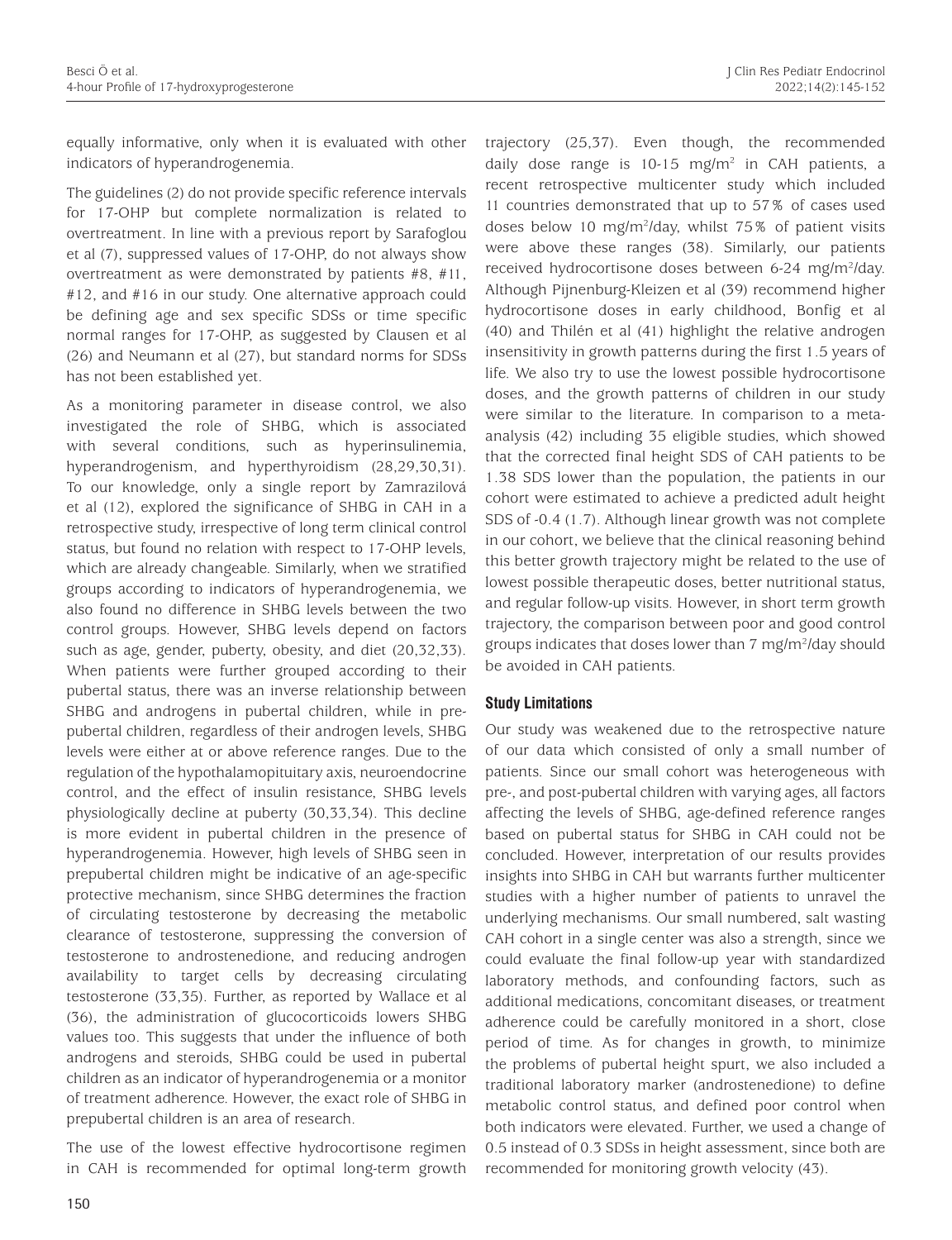# **Conclusion**

We conclude that: (i) the 4-hour 17-OHP profile is not useful in predicting hyperandrogenemia; (ii) normal reference intervals for different time periods should be developed for 17-OHP; (iii) contrary to the guidelines, a suppressed levels of 17-OHP does not always indicate overtreatment; (iv) low hydrocortisone doses should be avoided; and (v) SHBG can be considered as an indicator of hyperandrogenemia in pubertal children.

## **Ethics**

**Ethics Committee Approval:** Institutional approval was granted by the Ethics Committee of Dokuz Eylül University Faculty of Medicine (ethics approval number: 2021/16-25, date: 27.05.2021).

**Informed Consent:** Retrospective study.

**Peer-review:** Externally peer-reviewed.

### **Authorship Contributions**

Concept: Özge Besci, Ayhan Abacı, Design: Özge Besci, Ayhan Abacı, Ece Böber, Korcan Demir, Data Collection or Processing: Özge Besci, İbrahim Mert Erbaş, Kübra Yüksek Acinikli, Ayhan Abacı, Ece Böber, Korcan Demir, Analysis or Interpretation: Özge Besci, İbrahim Mert Erbaş, Tuncay Küme, Kübra Yüksek Acinikli, Ayhan Abacı, Ece Böber, Korcan Demir, Literature Search: Özge Besci, Korcan Demir, Writing: Özge Besci, Ayhan Abacı, Korcan Demir.

**Financial Disclosure:** The authors declared that this study received no financial support.

## **References**

- 1. Merke DP, Auchus RJ. Congenital Adrenal Hyperplasia Due to 21-Hydroxylase Deficiency. N Engl J Med 2020;383:1248-1261.
- 2. Speiser PW, Arlt W, Auchus RJ, Baskin LS, Conway GS, Merke DP, Meyer-Bahlburg HFL, Miller WL, Murad MH, Oberfield SE, White PC. Congenital Adrenal Hyperplasia Due to Steroid 21-Hydroxylase Deficiency: An Endocrine Society Clinical Practice Guideline. J Clin Endocrinol Metab 2018;103:4043-4088.
- 3. Claahsen-van der Grinten HL, Speiser PW, Ahmed SF, Arlt W, Auchus RJ, Falhammar H, Flück CE, Guasti L, Huebner A, Kortmann BBM, Krone N, Merke DP, Miller WL, Nordenström A, Reisch N, Sandberg DE, Stikkelbroeck NMML, Touraine P, Utari A, Wudy SA, White PC. Congenital adrenal hyperplasia - current insights in pathophysiology, diagnostics and management. Endocr Rev 2022;43:91-159.
- 4. Merke DP, Bornstein SR. Congenital adrenal hyperplasia. Lancet 2005;365:2125-2136.
- 5. Güran T, Tezel B, Çakır M, Akıncı A, Orbak Z, Keskin M, Selver Eklioğlu B, Ozon A, Özbek MN, Karagüzel G, Hatipoğlu N, Gürbüz F, Çizmecioğlu FM, Kara C, Şimşek E, Baş F, Aydın M, Darendeliler F. Neonatal Screening for Congenital Adrenal Hyperplasia in Turkey: Outcomes of Extended Pilot Study in 241,083 Infants. J Clin Res Pediatr Endocrinol 2020;12:287-294. Epub 2020 Mar 11
- 6. Hindmarsh PC. Mimicking the circadian rhythm in glucocorticoid replacement. BMJ 2014;349:g5518.
- 7. Sarafoglou K, Zimmerman CL, Gonzalez-Bolanos MT, Willis BA, Brundage R. Interrelationships among cortisol, 17-hydroxyprogesterone, and androstenendione exposures in the management of children with congenital adrenal hyperplasia. J Investig Med 2015;63:35-41.
- 8. Charmandari E, Matthews DR, Johnston A, Brook CG, Hindmarsh PC. Serum cortisol and 17-hydroxyprogesterone interrelation in classic 21-hydroxylase deficiency: is current replacement therapy satisfactory? J Clin Endocrinol Metab 2001;86:4679-4685.
- 9. Debono M, Mallappa A, Gounden V, Nella AA, Harrison RF, Crutchfield CA, Backlund PS, Soldin SJ, Ross RJ, Merke DP. Hormonal circadian rhythms in patients with congenital adrenal hyperplasia: identifying optimal monitoring times and novel disease biomarkers. Eur J Endocrinol 2015;173:727-737. Epub 2015 Sep 4
- 10. Han TS, Walker BR, Arlt W, Ross RJ. Treatment and health outcomes in adults with congenital adrenal hyperplasia. Nat Rev Endocrinol 2014;10:115-124. Epub 2013 Dec 17
- 11. Hindmarsh PC, Geertsma K. Congenital Adrenal Hyperplasia: A Comprehensive Guide. Elsevier Science, 2017.
- 12. Zamrazilová L, Dvořáková M, Lisá L, Stárka L, Hampl R. Sex hormonebinding globulin in congenital adrenal hyperplasia. Horm Mol Biol Clin Investig 2010;1:89-93.
- 13. Demir K, Konakçı E, Özkaya G, Kasap Demir B, Özen S, Aydın M, Darendeliler F. New Features for Child Metrics: Further Growth References and Blood Pressure Calculations. J Clin Res Pediatr Endocrinol 2020;12:125-129. Epub 2019 Sep 2
- 14. Roche AF, Wainer H, Thissen D. The RWT method for the prediction of adult stature. Pediatrics 1975;56:1027-1033.
- 15. Tanner JM, Whitehouse RH. Clinical longitudinal standards for height, weight, height velocity, weight velocity, and stages of puberty. Arch Dis Child 1976;51:170-179.
- 16. Growth Hormone Research Society. Consensus guidelines for the diagnosis and treatment of growth hormone (GH) deficiency in childhood and adolescence: summary statement of the GH Research Society. GH Research Society. J Clin Endocrinol Metab 2000;85:3990- 3993.
- 17. Styne DM, Arslanian SA, Connor EL, Farooqi IS, Murad MH, Silverstein JH, Yanovski JA. Pediatric Obesity-Assessment, Treatment, and Prevention: An Endocrine Society Clinical Practice Guideline. J Clin Endocrinol Metab 2017;102:709-757.
- 18. Greulich WW, Pyle SI. Radiographic atlas of skeletal development of the hand and wrist. Stanford university press, 1959.
- 19. Owen WE, Roberts WL. Performance characteristics of the IMMULITE 2000 androstenedione assay. Clin Chim Acta 2007;383:168-171. Epub 2007 May 4
- 20. Elmlinger MW, Kühnel W, Wormstall H, Döller PC. Reference intervals for testosterone, androstenedione and SHBG levels in healthy females and males from birth until old age. Clin Lab 2005;51:625-632.
- 21. Ranke MB, Lindberg A; KIGS International Board. Observed and predicted growth responses in prepubertal children with growth disorders: guidance of growth hormone treatment by empirical variables. J Clin Endocrinol Metab 2010;95:1229-1237. Epub 2010 Jan 22
- 22. Al-Kofahi M, Ahmed MA, Jaber MM, Tran TN, Willis BA, Zimmerman CL, Gonzalez-Bolanos MT, Brundage RC, Sarafoglou K. An integrated PK-PD model for cortisol and the 17-hydroxyprogesterone and androstenedione biomarkers in children with congenital adrenal hyperplasia. Br J Clin Pharmacol 2021;87:1098-1110. Epub 2020 Jul 26
- 23. Bonner JJ, Burt H, Johnson TN, Whitaker MJ, Porter J, Ross RJ. Development and verification of an endogenous PBPK model to inform